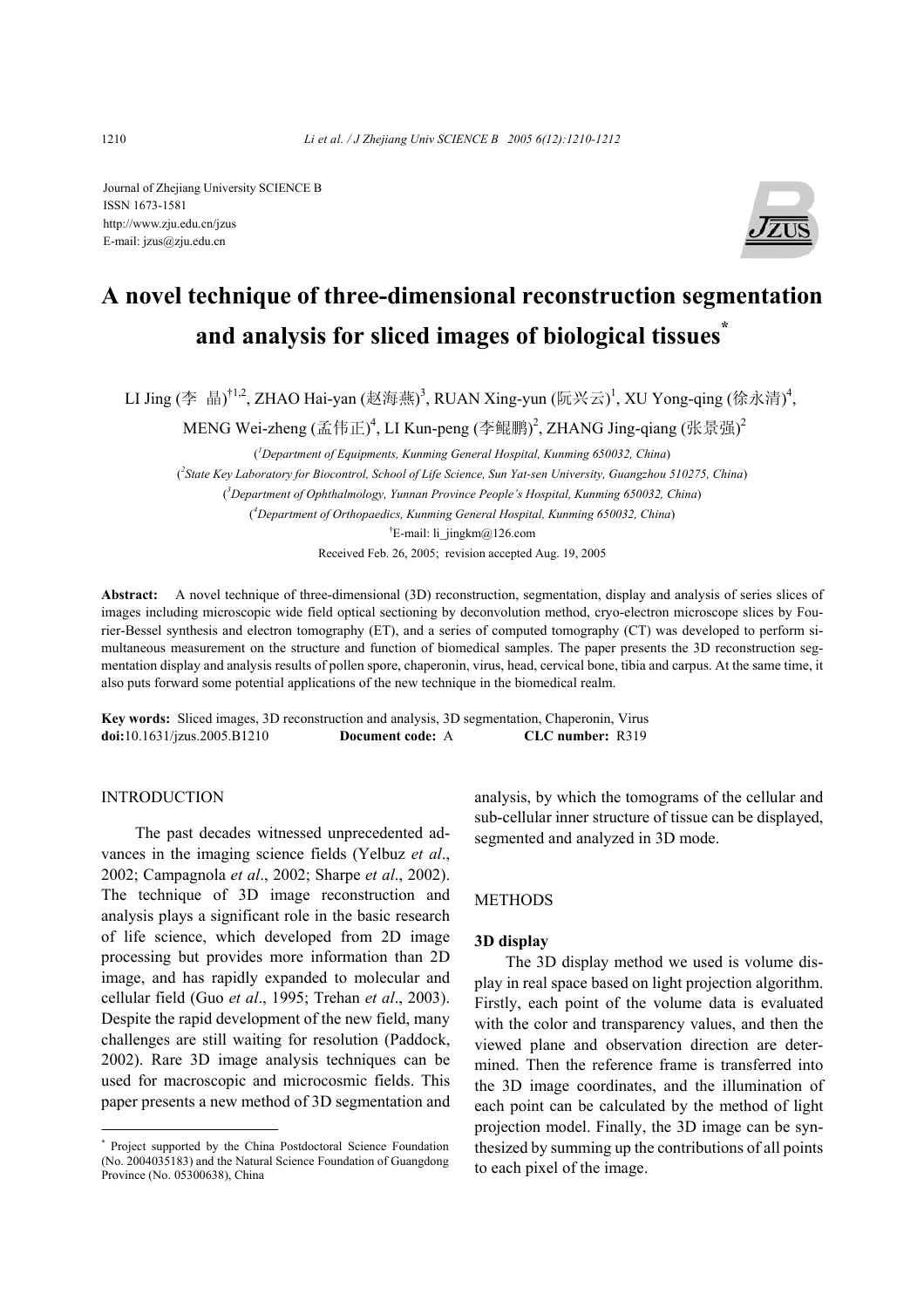### **3D segmentation and analysis**

We developed a new method called "virtual dissection" (Li *et al*., 2001), which controls the volume projection in 3D space by Open GL interface. The function of the segmented line and the angle of segmented volume are properly resolved by applying circular cylindrical coordinates which are unified by differential and light tracing methods. The segmentation of any part and in any way can be realized in 3D volume while complicated calculation was avoided. Even more important, accurate measurement of area, volume, distance and angle in 3D mode can be done by analyzing the characteristics of the 3D volume and summing up the pixels.

# RESULTS AND DISCUSSION

#### **3D analysis of optical section**

The devices for taking pictures are: Nikon TE300 microscope, CCD camera (IMAC-CCD30 768×527), and computer for image displaying, storing, processing and analysis. After 2D image acquisition, the optical section can be obtained by removing the defocused background by deconvolution methods. The 3D segmentation of pollen spore is shown in Fig.1 where the thickness of each section is 1.0  $\mu$ m. The segmented part can be moved and quantified. The measurement results of the segmented parts A1 A2 are given in Table 1.



**Fig.1 Arbitrary segmented and manipulated pollen spores**

**Table 1 The results of 3D measurement of reconstructed and segmented pollen spore** 

| Item                     |      |     |        |
|--------------------------|------|-----|--------|
| Surface area $(\mu m^3)$ | 18.1 |     |        |
| Volume $(\mu m^3)$       |      | 973 | 12.7.7 |

## **3D analysis of tomogram by ET**

The results of 3D reconstruction and arbitrary segmentation of Bombyx mori Cytoplasmic Polyhedrosis virus (CPV) are shown in Fig.2a whose tomograms were collected by Fourier-Bessel synthesis (Crowther, 1971). The result of 3D reconstruction of chaperonin is shown in Fig.2b whose tomograms were collected by electron tomography (Nitsch *et al*., 1998). Arbitrary parts can be segmented from the whole. Important information about super macromolecular organization and interactions can thus be obtained by analyzing the sub-part's spatial relationships inside a whole. The technique can also be useful for determining the 3D conformation of macromolecular and molecular modelling in the future.

## **3D analysis of X-ray CT**

The application of 3D segmentation in orthopaedics is very useful for computer-aided surgery plan and biomechanical analysis (Li *et al*., 2003).





(b)

**Fig.2 3D images reconstruction and segmentation to microscopic specimen by cry-electron microscopy (a) Reconstruction and segmentation to 207×207×104 CPV; (b) Reconstruction and segmentation to 256×256×30 chaperonin**